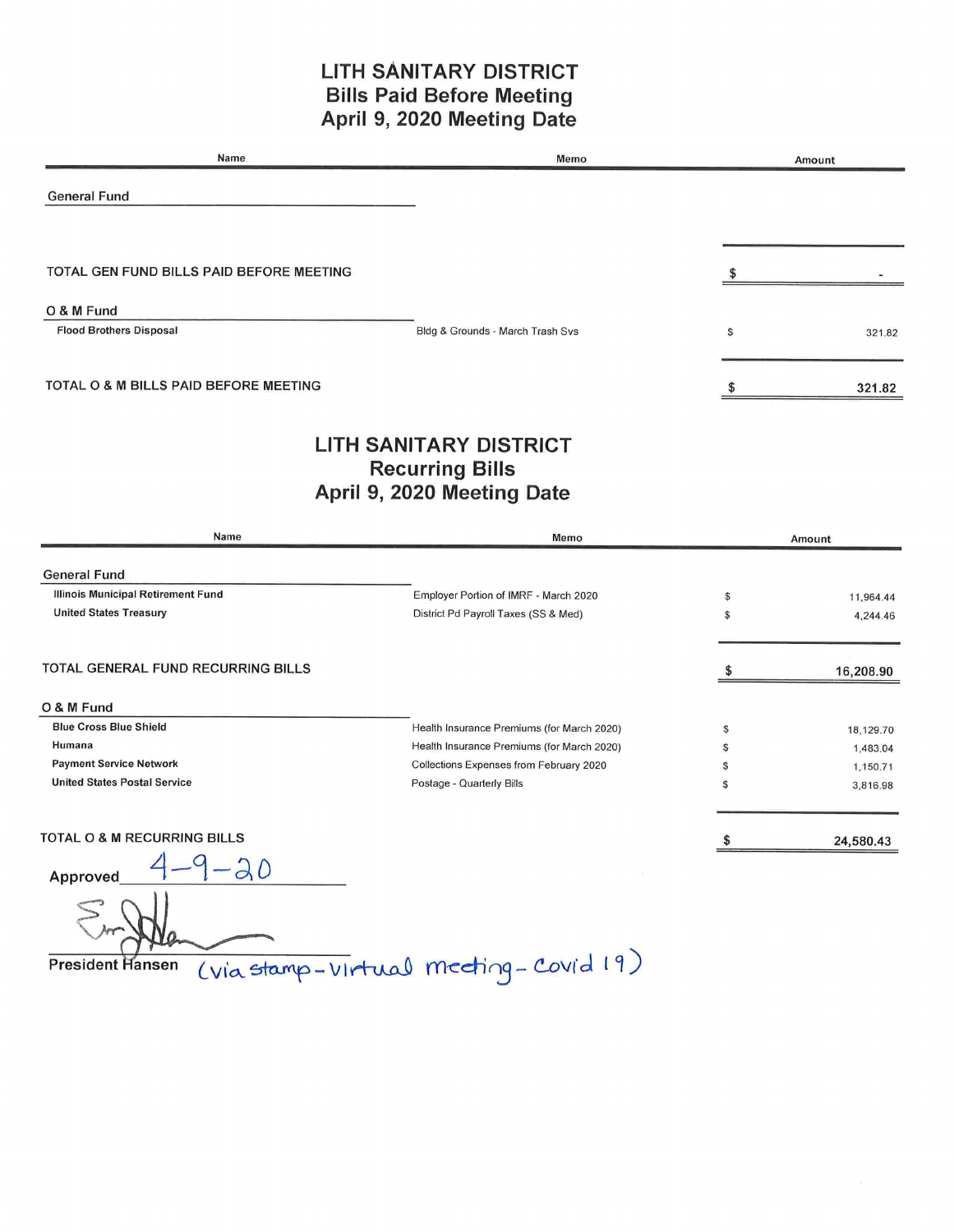# LITH SANITARY DISTRICT - Governmental Fund Bills Presented to Board for Approval April 9, 2020 Meeting

**Contract Contract** 

÷.

| Name                                | Memo                                                  | Amount |          |
|-------------------------------------|-------------------------------------------------------|--------|----------|
| <b>GENERAL CORP FUND BILLS</b>      |                                                       |        |          |
| First National Bank of Omaha - Visa | Office Supplies & Equip - Lab Printer                 | ъĐ     | 199.99   |
| Interstate Gas Supply, Inc.         | Utilities - Gas Sales for February 2020               |        | 2,277.89 |
| Storino Ramello & Durkin            | Other Pro Svs - March 2020 Legal Expenses             | э      | 1,373.75 |
| <b>Verizon Wireless</b>             | Office Supplies & Equip - Tablet for Use in the Field | Ð      | 529.99   |
|                                     |                                                       |        |          |
| TOTAL GENERAL CORP FUND BILLS       |                                                       |        | 4,381.62 |

# LITH SANITARY DISTRICT - O&M/Sewerage Fund Bills Presented to Board for Approval April 9, 2020 Meeting

| Name                                | Memo                                                            |     | Amount    |
|-------------------------------------|-----------------------------------------------------------------|-----|-----------|
|                                     |                                                                 |     |           |
| O & M BILLS                         |                                                                 |     |           |
| Ansercall 24 LLC                    | <b>Emergency Communications</b>                                 | S   | 100.00    |
| <b>Applied Technologies Inc</b>     | General Engineering Svs - 2/26-3/25/20                          | \$  | 588.00    |
| AT&T-Alarms                         | <b>Emergency Communications</b>                                 | \$  | 280.14    |
| <b>AT&amp;T Mobility</b>            | <b>Emergency Communications</b>                                 | S   | 13.52     |
| AT&T-Alarms                         | <b>Emergency Communications</b>                                 | \$  | 9,529.62  |
| <b>BDP</b> Industries               | Maint/Repair - Plant, Press Belt                                | \$  | 2,160.12  |
| <b>Cintas Corporation</b>           | Operating Supplies - Personnel, Gloves                          | S   | 360.00    |
| <b>Cintas Corporation</b>           | Operating Supplies - Personnel, March 2020                      |     | 1,238.50  |
| <b>Comcast Cable</b>                | Computer Support & Telephone                                    |     | 386.74    |
| ComEd, Inc.                         | Utilities - Coll Sys, Meadowbrook LS                            |     | 347.02    |
| ComEd, Inc.                         | Utilities - Coll Sys, Dam LS                                    |     | 599.79    |
| ComEd, Inc.                         | Utilities - Coll Sys, Beach LS                                  |     | 52.96     |
| <b>Dynegy Energy Services</b>       | Utilities - Plant, Concord, Decatur & Pyott LS                  |     | 36,152.39 |
| First National Bank of Omaha - Visa | Cap Imprvmnts Vehicles, M/R Plaint - Digester #4                |     | 1,305.91  |
| First National Bank of Omaha - Visa | Pro Svs - Intuit Fees, Oper Supplies Tools & General            |     | 617.72    |
| Grainger, Inc.                      | Oper Supplies - Safety, Insulated Fire Boots                    |     | 279.06    |
| Hawkins, Inc.                       | Sludge Mgt - Aqua Hawk 1124 & 808                               |     | 7,636.95  |
| J Barrett Co                        | Maint/Repair - Plant, Front Gate Repairs                        |     | 922.00    |
| Lou's Gloves                        | Operating Supplies, Personnel                                   |     | 171.00    |
| Metropolitan Industries, Inc.       | Maint/Repair - Plant, Main Lift Pump Gaskets                    |     | 2,017.36  |
| Metropolitan Industries, Inc.       | Maint/Repair - Coll Sys, Parts for LMS II & Cloud SCADA Upgrade | S   | 13,988.00 |
| Metropolitan Industries, Inc.       | Maint/Repair - Coll Sys, Parts for LMS II & Cloud SCADA Upgrade | \$  | 14,508.00 |
| <b>PetroChoice LLC</b>              | Gas/Fuel                                                        |     | 326.39    |
| <b>PetroChoice LLC</b>              | CREDIT DELIVERY FEE - Gas/Fuel Purchase from October 2019       | S   | (75.00)   |
| R.N.O.W., Inc.                      | Cap Imprvmnts Coll Sys - Alfa Laval Dual Nozzle                 | \$. | 5,926.20  |
|                                     |                                                                 |     |           |